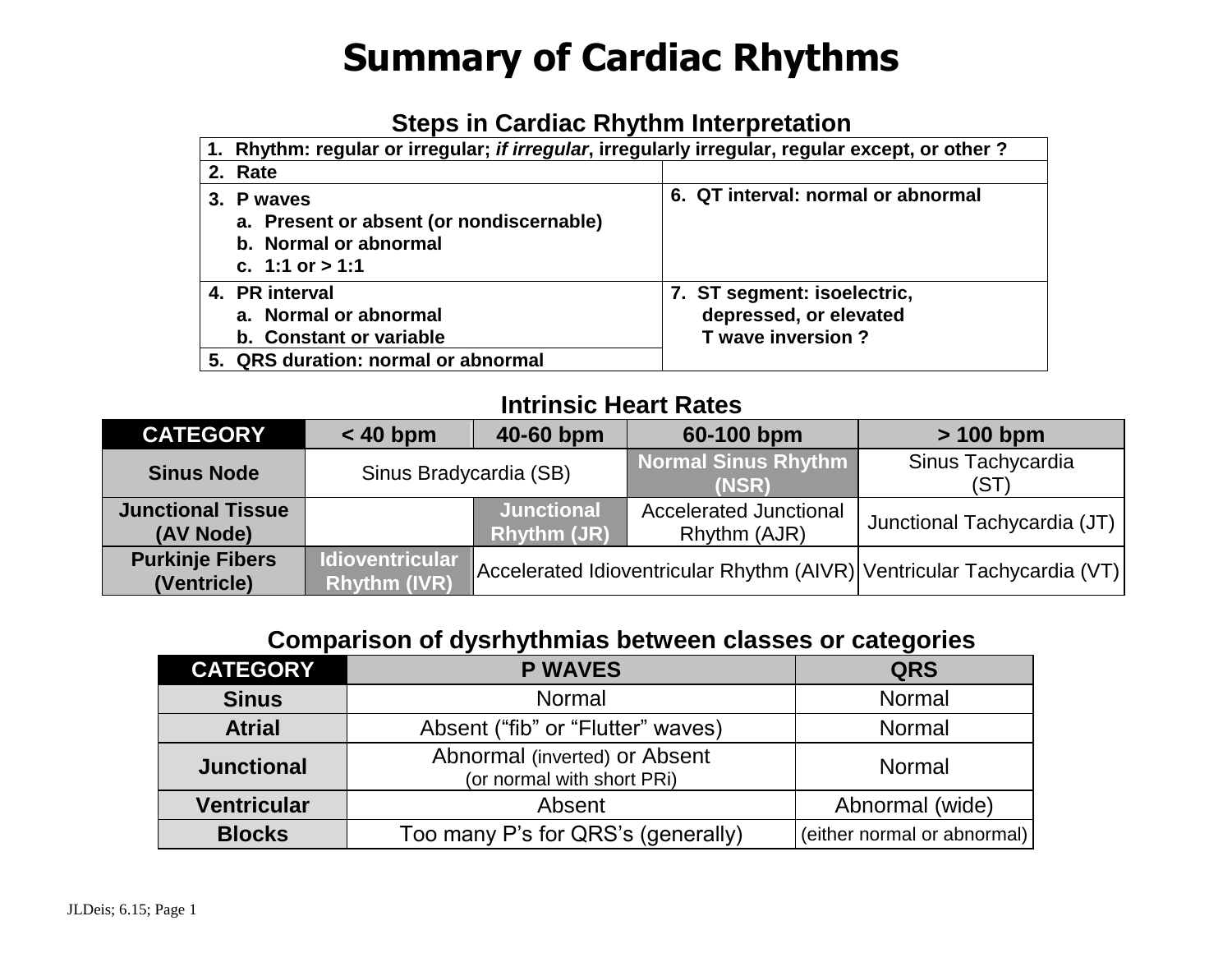|                  | <b>SINUS</b>                                                                                                | <b>RHYTHM</b>                                                          |                                                                                                       | <b>RATE</b>                              | <b>P WAVES</b>       |                                                                             | <b>PR</b>                                                              |  | <b>QRS</b>            | Rx                                             |
|------------------|-------------------------------------------------------------------------------------------------------------|------------------------------------------------------------------------|-------------------------------------------------------------------------------------------------------|------------------------------------------|----------------------|-----------------------------------------------------------------------------|------------------------------------------------------------------------|--|-----------------------|------------------------------------------------|
| $\overline{1}$ . | <b>Normal Sinus</b><br><b>Rhythm (NSR)</b>                                                                  | Regular<br>(A & W)                                                     |                                                                                                       | 60-99<br>(A & V)                         | Present, normal, 1:1 |                                                                             | $.12 - .20$ sec.                                                       |  | .04-.10 sec. None     |                                                |
| $\overline{2}$ . | <b>Sinus Bradycardia</b><br>(SB)                                                                            | Regular<br>(A & W)                                                     |                                                                                                       | < 60<br>usually 40-60<br>(A & W)         | Present, normal, 1:1 |                                                                             | $.12 - .20$ sec.                                                       |  |                       | .04-.10 sec.   If symptoms - atropine, TCP     |
| 3.               | <b>Sinus Tachycardia</b><br>(ST)                                                                            | Regular<br>(A & W)                                                     |                                                                                                       | $>99-160$<br>(A & V)                     | Present, normal, 1:1 |                                                                             | .12-.20 sec.                                                           |  | $.04 - .10$ sec.      | Treat cause<br>(fever, pain, anxiety, hypoxia) |
| 14.              | <b>Sinus Arrhythmia</b>                                                                                     | <b>Cyclical (Irregular but</b><br>patterned)<br>(varies c respiration) |                                                                                                       | 60-99<br>Present, normal, 1:1<br>(A & V) |                      |                                                                             | $.12 - .20$ sec.                                                       |  | .04-.10 sec. None     |                                                |
|                  | <b>Sinus Pausel</b>                                                                                         |                                                                        | (Seen in presence of another rhythm)<br>Measure R-R interval to determine length (duration) of pause  |                                          |                      |                                                                             |                                                                        |  | None, unless symptoms |                                                |
|                  | <b>Premature</b><br>(Seen in the<br>Come early<br>Atrial Complex<br>presence<br>of another rhythm)<br>(PAC) |                                                                        | Present, normal or<br>$<$ .12 sec.<br>may look different,<br>$.12 - .20$ sec.<br>$> 0.20$ sec.<br>1:1 |                                          |                      | $.04 - .10$ sec.<br><b>Nonconducted if</b><br>not followed by<br><b>QRS</b> | None – Rx cause if need to<br>eliminate; consider lifestyle<br>changes |  |                       |                                                |

|           | <b>JUNCTIONAL</b>                                                                                                      | <b>RHYTHM</b>      | <b>RATE</b>                                                                      | <b>P WAVES</b>                                                                   | <b>PR</b>                     | <b>QRS</b>                         | <b>Rx</b>                                       |
|-----------|------------------------------------------------------------------------------------------------------------------------|--------------------|----------------------------------------------------------------------------------|----------------------------------------------------------------------------------|-------------------------------|------------------------------------|-------------------------------------------------|
| <b>7.</b> | <b>Junctional</b><br>Rhythm (JR)                                                                                       | Regular<br>(A & W) | 40-60<br>(A & V)                                                                 | Inverted (before or after QRS)<br>or absent (hidden)<br>or normal with short PRi | $<$ .12 sec.<br>if before QRS | .04-.10 sec.                       | If symptoms, try Atropine<br>Otherwise, none    |
| I8.       | <b>Accelerated</b><br><b>Junctional</b><br><b>Rhythm (AJR)</b>                                                         | Regular<br>(A & V) | 61-99<br>(A & V)                                                                 | Inverted (before or after QRS)<br>or absent (hidden)<br>or normal with short PRi | $<$ .12 sec.<br>if before QRS |                                    | .04-.10 sec. None                               |
| 9.        | <b>Junctional</b><br><b>Tachycardia</b><br>(JT)                                                                        | Regular<br>(A & W) | > 99<br>(A & V)                                                                  | Inverted (before or after QRS)<br>or absent (hidden)<br>or normal with short PRi | $<$ .12 sec.<br>if before QRS | $.04 - .10$ sec.                   | If symptoms - ? drugs<br>Consider cardioversion |
|           | <b>Premature</b><br>(Seen in the presence<br>Junctional<br>of another rhythm)<br>Complex (PJC)                         |                    | Come early                                                                       | Inverted (before or after QRS)<br>or absent (hidden)<br>or normal with short PRi | $<$ .12 sec.<br>if before QRS |                                    | .04-.10 sec. None, unless symptoms              |
|           | Junctional<br>Come late<br>(Seen in the presence<br><b>Escape Beat</b><br>of another rhythm)<br>(after pause)<br>(JEB) |                    | Inverted (before or after QRS)<br>or absent (hidden)<br>or normal with short PRi | $<$ .12 sec.<br>if before QRS                                                    |                               | .04-.10 sec. None, unless symptoms |                                                 |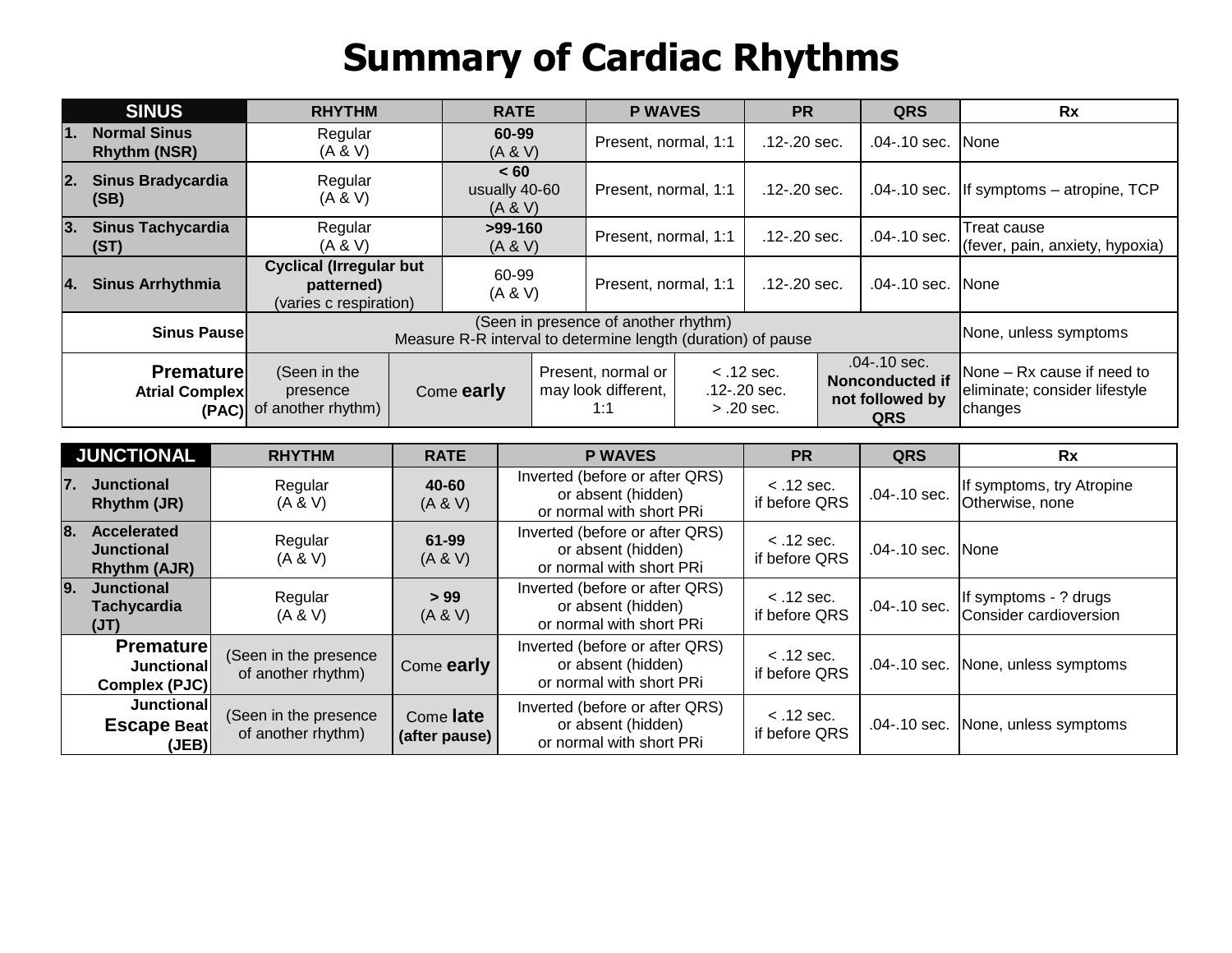|          | <b>ATRIAL</b>                                  | <b>RHYTHM</b>                                                                 | <b>RATE</b>                                                                               | <b>P WAVES</b>                                                                    | <b>PR</b> | <b>QRS</b>      | Rx                                                                                          |
|----------|------------------------------------------------|-------------------------------------------------------------------------------|-------------------------------------------------------------------------------------------|-----------------------------------------------------------------------------------|-----------|-----------------|---------------------------------------------------------------------------------------------|
| 5        | <b>Atrial Flutter</b><br>(AF)                  | Atrial regular<br>Ventricular regular but<br>can vary                         | Atrial 250-400<br>Ventricular normal, <100<br>"controlled") or >100<br>("uncontrolled")   | <b>Absent</b><br>Flutter ("F") waves<br>(sawtooth)<br>(ratio 2:1, 3:1, 4:1, etc.) | None      | $.04 - 10$ sec. | Control rate & convert rhythm<br>Cardioversion $(< 48$ hours)<br>Consider anti-coagulation  |
| <b>6</b> | <b>Atrial</b><br><b>Fibrillation</b><br>(Afib) | Atrial chaotic, erratic<br>Ventricular irregular<br>("Irregularly irregular") | Atrial $>400$<br>Ventricular normal or slow<br>("controlled") or fast<br>("uncontrolled") | <b>Absent</b><br>fib ("f") waves                                                  | None      | .04-.10 sec.    | Control rate & convert rhythm<br>Cardioversion (less 48 hours)<br>Consider anti-coagulation |

| <b>VENTRICULAR</b>                                                | <b>RHYTHM</b>                                                                                                        | <b>RATE</b>                      | <b>P WAVES</b>                           | <b>PR</b>                | <b>QRS</b>   | <b>Rx</b>                                                                                       |  |  |
|-------------------------------------------------------------------|----------------------------------------------------------------------------------------------------------------------|----------------------------------|------------------------------------------|--------------------------|--------------|-------------------------------------------------------------------------------------------------|--|--|
| 11. Idioventricular<br><b>Rhythm (IVR)</b>                        | Regular<br>(V only)                                                                                                  | < 40                             | None                                     | <b>NA</b>                | $> .10$ sec. | Pacing (may try atropine)<br>Back-up rhythm - do not eliminate                                  |  |  |
| 12. Accelerated<br><b>Idioventricular</b><br><b>Rhythm (AIVR)</b> | Regular<br>(V only)                                                                                                  | 40-99                            | None                                     | <b>NA</b>                | $> .10$ sec. | None (usually adequate CO)                                                                      |  |  |
| <b>13. Ventricular</b><br>Tachycardia (VT)                        | Regular, usually<br>(V only)                                                                                         | $> 99-250$                       | Not<br>discernable                       | NA, unable to<br>measure | $> .10$ sec. | Stable - consider drugs, cardioversion<br>Pulseless – treat like VF<br>[LETHAL]                 |  |  |
| 14. Torsades de pointes                                           | Somewhat irregular<br>(spiraling V rhythm)                                                                           | $> 99-250$                       | Not<br>discernable                       | NA, unable to<br>measure | $> .10$ sec. | Magnesium; check cardiac drug levels<br>Pulseless - treat like VF<br>[LETHAL]                   |  |  |
| <b>15. Ventricular</b><br><b>Fibrillation (VF)</b>                | Chaotic, erratic<br>(V only)                                                                                         | Unable to determine              | None                                     | <b>NA</b>                | <b>NA</b>    | Defibrillate once: 120 joules biphasic, 360<br>joules mono; then drugs (ACLS) [LETHAL]          |  |  |
| 16. Asystole                                                      | <b>None</b>                                                                                                          | <b>None</b>                      | <b>None</b>                              | <b>NA</b>                | <b>NA</b>    | Check in another lead<br>[LETHAL]<br>CPR, pacing, drugs (vasop, epi, atropine)                  |  |  |
| 17. Ventricular<br><b>Standstill</b>                              | Regular, usually<br>(A only)                                                                                         | 60-99 or $< 60$<br>(atrial only) | Present,<br>normal,<br><b>QRS</b> absent | <b>NA</b>                | <b>NA</b>    | Check in another lead<br>[LETHAL]<br>CPR, pacing, drugs (atropine, vasopressin,<br>epinephrine) |  |  |
| <b>Premature Ventricular</b><br>Complex (PVC)                     | (Seen in the presence<br>of another rhythm)                                                                          | Come early                       | None                                     | <b>NA</b>                | $> .10$ sec. | If symptoms - antiarrhythmic drug<br>(amiodarone, lidocaine)                                    |  |  |
|                                                                   | Ventricular<br>(Seen in the presence<br>Come late<br>of another rhythm)<br><b>Escape Beat (VEB)</b><br>(after pause) |                                  | None                                     | <b>NA</b>                | $> .10$ sec. | Helper beats - do not eliminate<br>If symptoms – treat slow rate (atropine)                     |  |  |
| <b>Bundle Branch</b><br><b>Block (BBB)</b>                        | (Seen in the presence of another rhythm,<br>must be supraventricular)                                                |                                  |                                          |                          |              | None<br>If symptoms – treat underlying rhythm                                                   |  |  |

| <b>SUPRAVENTRICULAR</b>                                 | <b>RHYTHM</b> | <b>RATE</b>                        | <b>P WAVES</b>  | <b>PR</b> | QRS          | Rx                                                                                |
|---------------------------------------------------------|---------------|------------------------------------|-----------------|-----------|--------------|-----------------------------------------------------------------------------------|
| <b>10. Supraventricular</b><br><b>Tachycardia (SVT)</b> | Regular (V)   | $\cdot$ 100,<br>usually<br>150-250 | Not discernable | none      | .04-.10 sec. | Stable - vagal & ? adenosine<br>Unstable – adenosine then<br><i>cardioversion</i> |